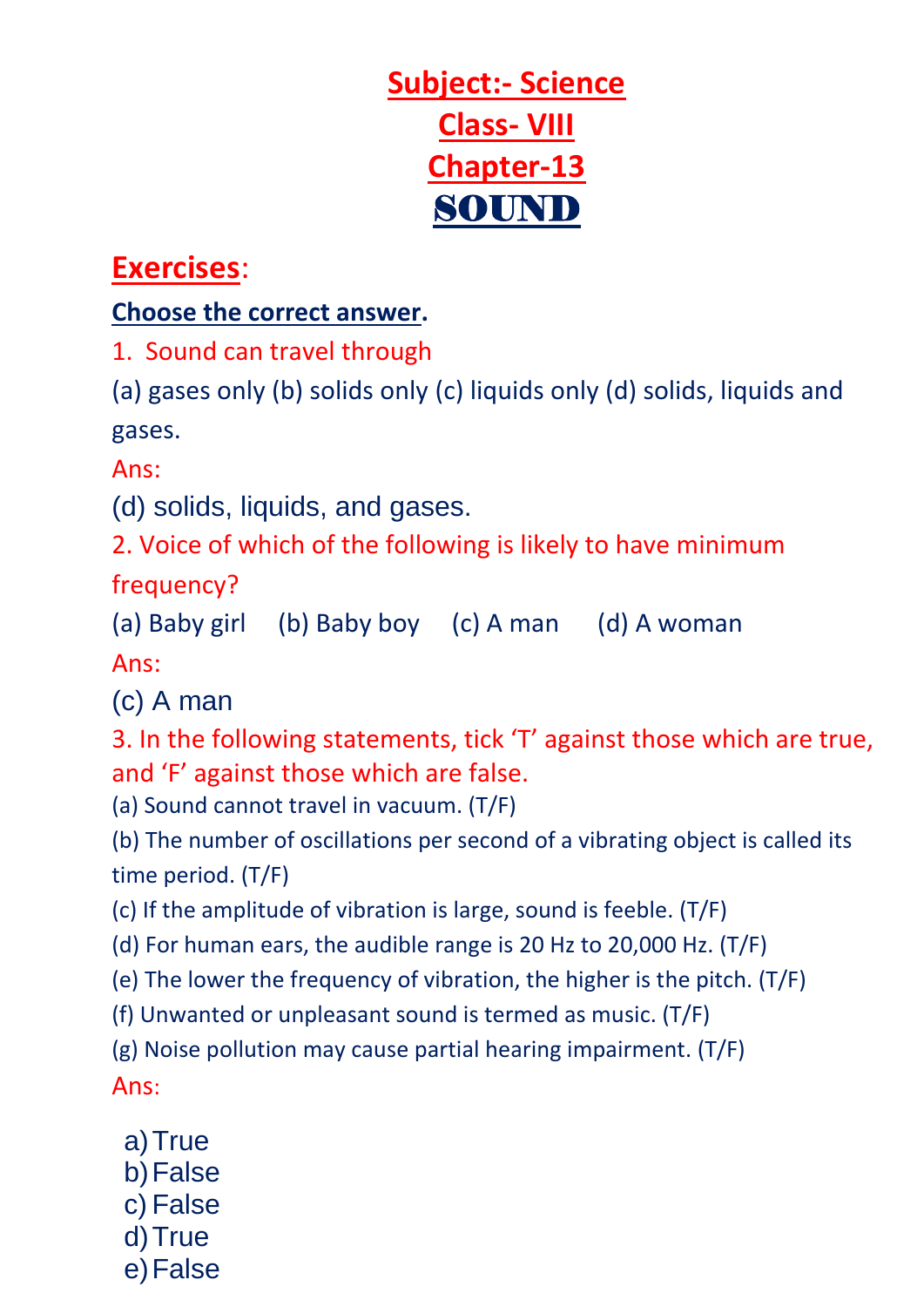f) False

g) True.

\_\_\_\_\_\_\_\_\_\_.

4. Fill in the blanks with suitable words.

(a) Time taken by an object to complete one oscillation is called

(b) Loudness is determined by the \_\_\_\_\_\_\_\_\_\_ of vibration.

(c) The unit of frequency is  $\frac{1}{2}$ 

(d) Unwanted sound is called  $\qquad \qquad .$ 

(e) Shrillness of a sound is determined by the \_\_\_\_\_\_\_\_\_\_\_\_\_ of vibration.

Ans:

- a)Time period
- b)Amplitude
- c) Hertz (Hz)
- d) Noise
- e) Frequency

5. A pendulum oscillates 40 times in 4 seconds. Find its time period and frequency.

Ans:

No. of oscillation  $= 40$ 

Total time is taken  $=$  4 seconds

Time period  $=$   $\frac{\text{time}}{\text{number of oscillations}}$  $=\frac{4 \text{ seconds}}{40}=\frac{1}{10} \text{ second } = 0.1 \text{ second}.$  $Frequency = number of oscillations per second$  $=\frac{\mbox{number of oscillations}}{\mbox{time}}$  $=\frac{40}{4}$  second = 10 per second or 10 Hz

6. The sound from a mosquito is produced when it vibrates its wings at an average rate of 500 vibrations per second. What is the time period of the vibration?

Ans:

Number of vibrations per second = 500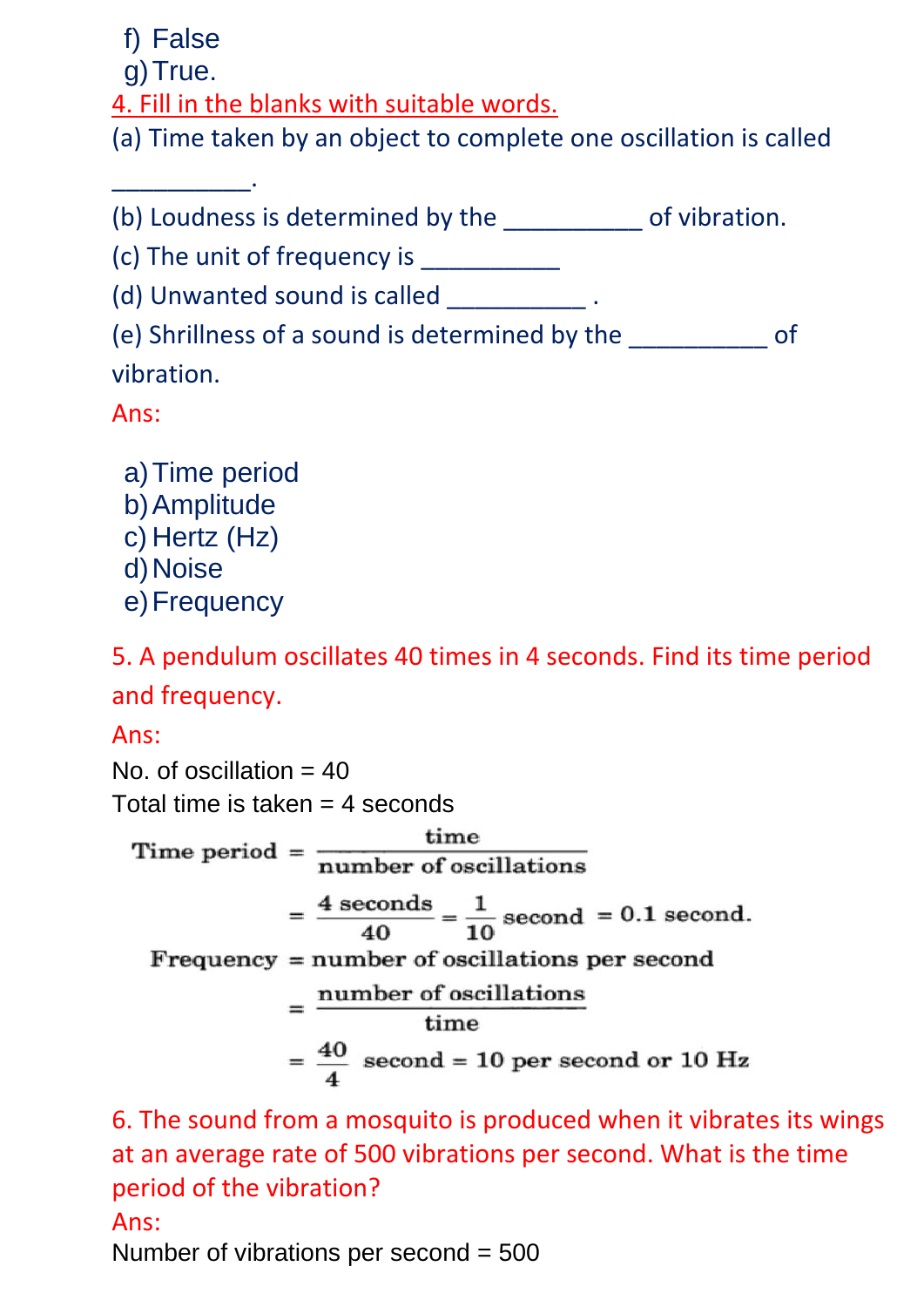Time period =  $\frac{\text{time}}{\text{time}}$ number of vibration  $=\frac{1}{\sqrt{2}}$  = 0.002 second

7. Identify the part which vibrates to produce sound in the following instruments.

(a) *Dholak* (b) *Sitar* (c) Flute Ans:

- a)Stretched membrane
- b)String of sitar
- c) Air column

8. What is the difference between noise and music? Can music become noise sometimes?

Ans:

The type of sound which are unpleasant to listen is known as noise whereas music is a pleasant sound, which produces a sensation.

Yes, music can become noise when it's too loud.

9. List sources of noise pollution in your surroundings. Ans:

Following are the major sources of noise pollution:

- Sound of vehicles
- Sound of kitchen appliances
- Sound of bursting crackers
- Sound of loudspeakers, TV, transistors

10. Explain in what way noise pollution is harmful to human.

Ans:

Noise pollution causes: (a) Lack of sleep (b) Anxiety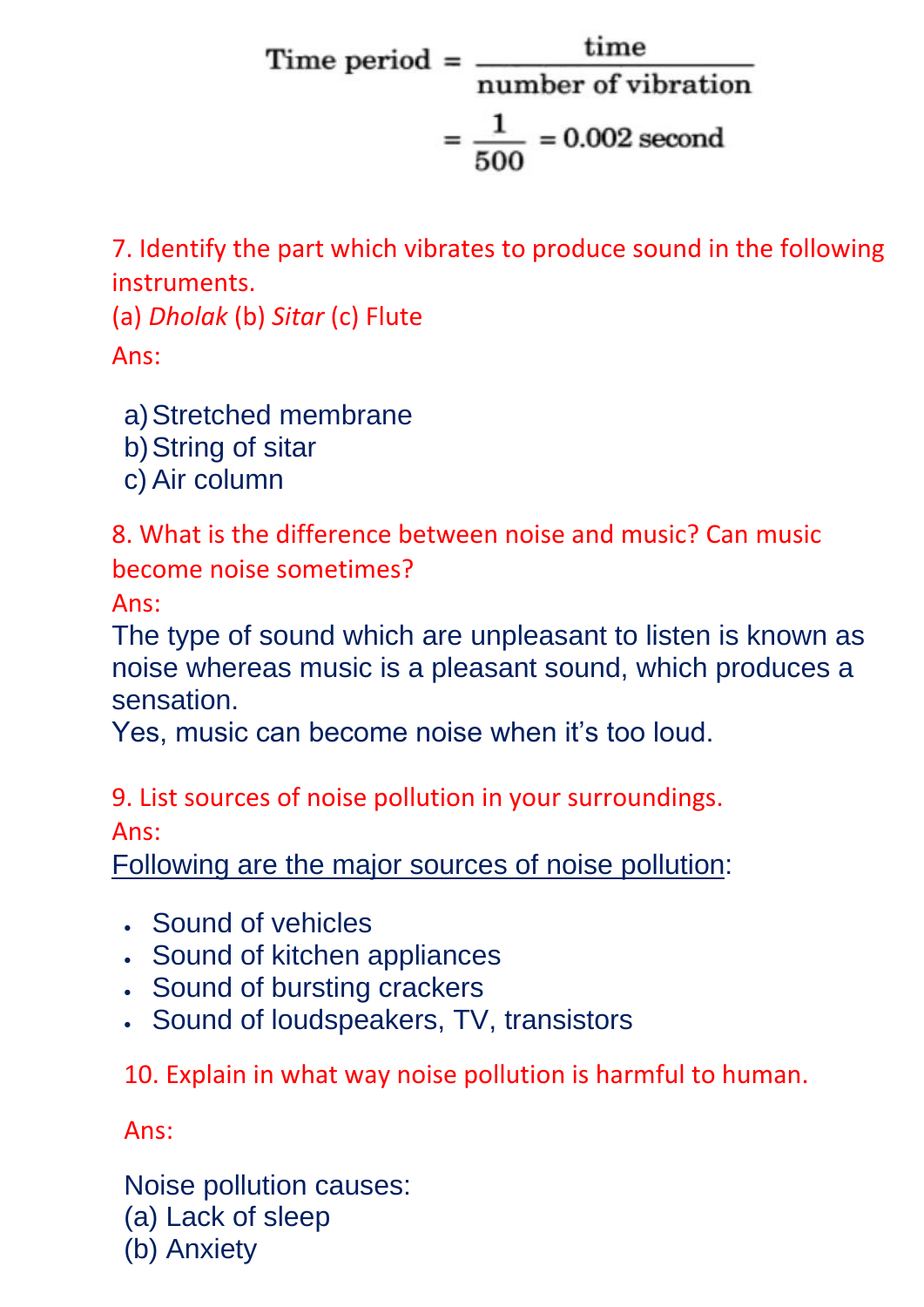## (c) Hypertension

and these are harmful to health.

11. Your parents are going to buy a house. They have been offered one on the roadside and another three lanes away from the roadside. Which house would you suggest your parents should buy? Explain your answer.

Ans:

I would suggest my parents buy a house three lanes away from the roadside because house on the roadside would be much noisy in both days and night due to running vehicles. Whereas, a house three lanes away would be comparatively quieter as the intensity of noise decreases with the distance between the source and the listener.

12. Sketch larynx and explain its function in your own words.

## Ans:

Larynx is also known as voice box. It is at the upper end of the windpipe. Two vocal cords are stretched across the voice box or larynx in such a way that it leaves a narrow slit between them for passage of air (Fig. below). When lung force air through the slit, the vocal cords vibrate, producing sound. Muscles attached to the vocal cords can make the cords tight or loose.



When the vocal cords are tight and thin, the type or quality of voice is different from that when they are loose and thick.

13. Lightning and thunder take place in the sky at the same time and at the same distance from us. Lightning is seen earlier and thunder is heard later. Can you explain why?